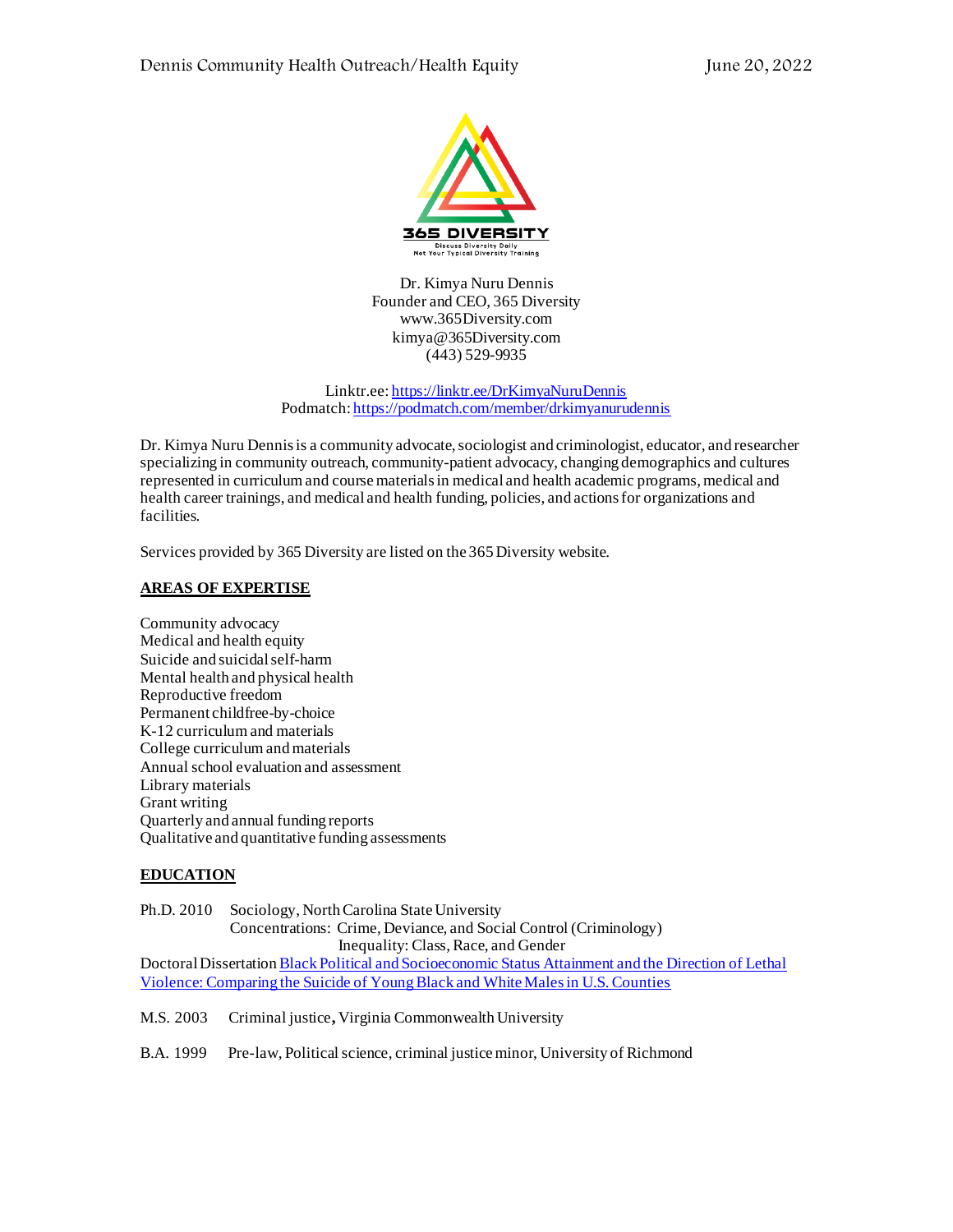# **RECENT CERTIFICATES AND TRAININGS**

- 2019 Inaugural Cohort, Connection Academy Scholars Program, Cone Health
- 2019 Robert Wood Johnson Foundation (RWJF) New Connections Capstone
- 2019 SafeZone, North Star LGBT, Winston-Salem, NC
- 2018 WRAP: Wellness Recovery Action Plan, Mental Health Association in Forsyth County and Cardinal Innovations
- 2018 Policy Engagement Training for Researchers: How to Build Relationships for Long-term Impact, Duke University Sanford School of Public Policy and SSN: Scholars Strategy Network
- 2010, 2017 Applied Suicide Intervention Skills Training (A.S.I.S.T.), NC AFSP
- 2016 Wake Forest School of Medicine Health Equity Research Opportunity (HERO) Fellowship
- 2016 Advanced Issues in Suicide Intervention, Northwest AHEC and Wake Forest School of Medicine

### **RELEVANT ORGANIZATION MEMBERSHIPS**

365 Diversity, Childfree Sponsor, Virtual Childfree Convention, July 2022

### **RECENT COMMITTEES AND BOARD OF DIRECTORS**

2017-2019, Writer/Contributor, Mental Health America of Virginia

2014-2019, Board of Directors, The Mental Health Association in Forsyth County, North Carolina Contribution: Chair, Community Health Advocacy

2016-2019, Co-Chair for Medical-Health Committee, Presenter, and Black Mental Health Vendor. Juneteenth Annual Festival, Triad Cultural Arts, Inc., Winston-Salem, North Carolina <https://wschronicle.com/2016/06/juneteenth-festival-offer-special-tributes/> <https://wschronicle.com/2016/06/33567/> <https://wschronicle.com/2017/06/juneteenth-festival-includes-serious-discussions/> <https://wschronicle.com/2018/06/juneteenth-festival-celebrates-freedom/>

2018-2019, Standing Strong Committee, Planned Parenthood South Atlantic, North Carolina Contribution: Community outreach, Black sexual and reproductive freedoms-rights-resources

2018-2019, Education Committee, Planned Parenthood South Atlantic, North Carolina Contribution: Community outreach, Black sexual and reproductive freedoms-rights-resources

2016-2018, Board of Directors, LEAD Girls of NC, North Carolina Contribution: Community outreach and presentations with Black girls in Winston-Salem, NC <https://wschronicle.com/2016/08/34434/>

2014-2017, Board of Directors, North CarolinaChapter, American Foundation for Suicide Prevention Contribution: Community Outreach and Black Suicide <https://wschronicle.com/2015/04/salem-college-students-hold-walk-raise-awareness-suicide/>

2016, Co-Planner and Co-Moderator, Winston Salem Urban League Black & Blue Town Halls [http://www.wsurban.org/community-partners-host-community-police-town-hall](http://www.wsurban.org/community-partners-host-community-police-town-hall-series/)[series/](http://www.wsurban.org/community-partners-host-community-police-town-hall-series/)[http://www.journalnow.com/news/local/civilians-police-officers-have-racial-bias-against-black](http://www.journalnow.com/news/local/civilians-police-officers-have-racial-bias-against-black-males-researcher/article_44997bbc-0d77-5a29-a2ba-057bd88aa754.html)[males-researcher/article\\_44997bbc-0d77-5a29-a2ba-057bd88aa754.html](http://www.journalnow.com/news/local/civilians-police-officers-have-racial-bias-against-black-males-researcher/article_44997bbc-0d77-5a29-a2ba-057bd88aa754.html) <http://www.wschronicle.com/2016/11/final-urban-league-town-hall-tackles-implicit-bias/>

2014-2015, Consulting Group and Working Group, NC Suicide Prevention Plan, Injury and Violence Prevention (IVP) Branch and UNC Department of Health Behavior, Raleigh, NC. [https://www.injuryfreenc.ncdhhs.gov/preventionResources/docs/2015-NC-SuicidePreventionPlan-2015-](https://www.injuryfreenc.ncdhhs.gov/preventionResources/docs/2015-NC-SuicidePreventionPlan-2015-0505-FINAL.pdf) [0505-FINAL.pdf](https://www.injuryfreenc.ncdhhs.gov/preventionResources/docs/2015-NC-SuicidePreventionPlan-2015-0505-FINAL.pdf)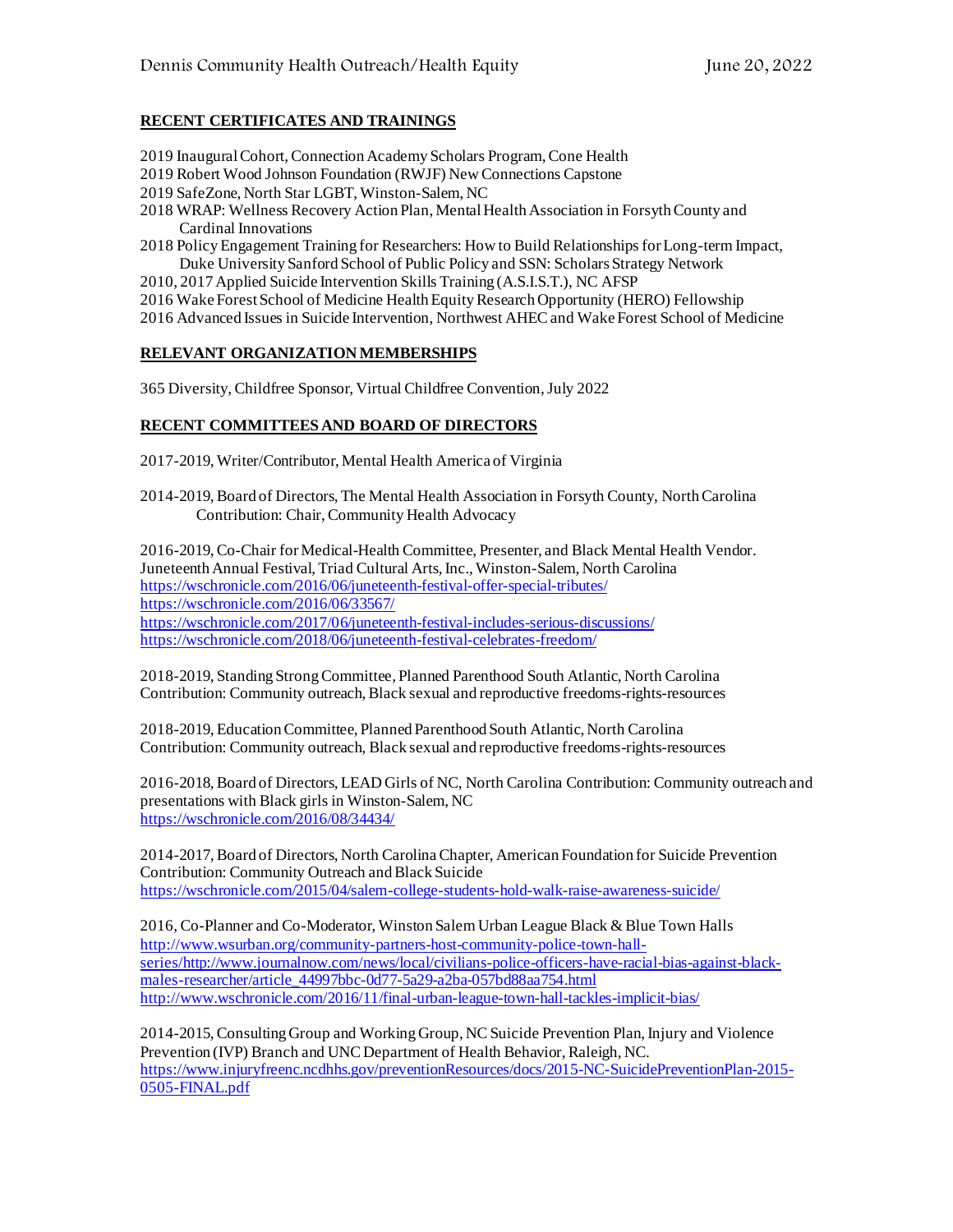2012-2015, Volunteer, Forsyth County Crisis Intervention Team (CIT) Trainings, The Mental Health Association (MHA) in Forsyth County, North Carolina

### **RECENT PUBLIC WRITINGS**

Summer 2022, "Black suicide and Black suicidal self-harm: Holding suicide prevention and mental health students and professionals accountable for centuries of medical racism and scientific racism," The Griot: The Newsletter for the Association of Black Sociologists

March 2022, "Art and Black Health," FotoShoot Magazine <https://www.fotoshootmagazine.com/post/ifotc-art-and-black-health>

January 2019, MHA Virginia Blog, "From the Desk of Dr. Kimya Dennis: Connecting Our Communities with Medical-Health Professionals" <https://mhav.org/1529-2/>

January 2019, Guest Column, "Connecting our communities with medical-health professionals" <https://www.wschronicle.com/2019/01/connection-our-communities-with-medical-health-professionals/>

July 2018, MHA Virginia Blog, "Minority Mental Health: Important Every Month and Every Day <https://mhav.org/minority-mental-health-important-every-month-and-every-day/>

February 2018, "Suicide isn't just a 'white people thing,'" The Conversation: Academic rigor, journalistic flai[r https://theconversation.com/suicide-isnt-just-a-white-people-thing-77367](https://theconversation.com/suicide-isnt-just-a-white-people-thing-77367)

Feature[d https://www.pbs.org/newshour/nation/5-important-stories-that-have-nothing-to-do-with-the](https://www.pbs.org/newshour/nation/5-important-stories-that-have-nothing-to-do-with-the-trump-kim-summit)[trump-kim-summit](https://www.pbs.org/newshour/nation/5-important-stories-that-have-nothing-to-do-with-the-trump-kim-summit)

Republishe[d https://tonic.vice.com/en\\_us/article/evmzxn/suicide-research-underrepresents-people-of-color](https://tonic.vice.com/en_us/article/evmzxn/suicide-research-underrepresents-people-of-color) Republishe[d https://www.salon.com/2018/02/15/suicide-is-not-just-a-white-people-thing\\_partner/](https://www.salon.com/2018/02/15/suicide-is-not-just-a-white-people-thing_partner/)

November 2017, MHA Virginia Blog, "Demographic and Cultural Variance in this 'Opioid Crisis'" <https://mhav.org/demographic-and-cultural-variance-in-this-opioid-crisis/>

July 2017, MHA Virginia Blog, "First Responders Need Mental Health Too" <http://mhav.org/first-responders-need-mental-health/>

April 2017, MHA Virginia Blog, "Mental Health and Substance Abuse" <http://mhav.org/mental-health-substance-abuse/>

March 2017, MHA Virginia Blog, "How will Virginia Address Mental Illness in Jails and Prisons?" <http://mhav.org/will-virginia-address-mental-illness-jails-prisons/>

October 2016, "The childfree, cultural identity and intracultural diversity," Laura Carroll <https://www.lauracarroll.com/childfree-cultural-identity-intracultural-diversity/>

October 2016, Guest Column, "Resources available to reduce stress, violence" <http://richmondfreepress.com/news/2016/oct/31/resources-available-reduce-stress-violence/>

September 2016, Guest Column, "How communities decide 'enough is enough'" <http://www.wschronicle.com/2016/09/34953/>

September 2016, "Rates for Black Kids Increase," Afro News: The Black Media Authority <http://www.afro.com/rates-for-black-kids-increase/>

June 2016, Guest Column, "Obstacles to mental health care" <http://richmondfreepress.com/news/2016/jun/17/obstacles-mental-health-care/>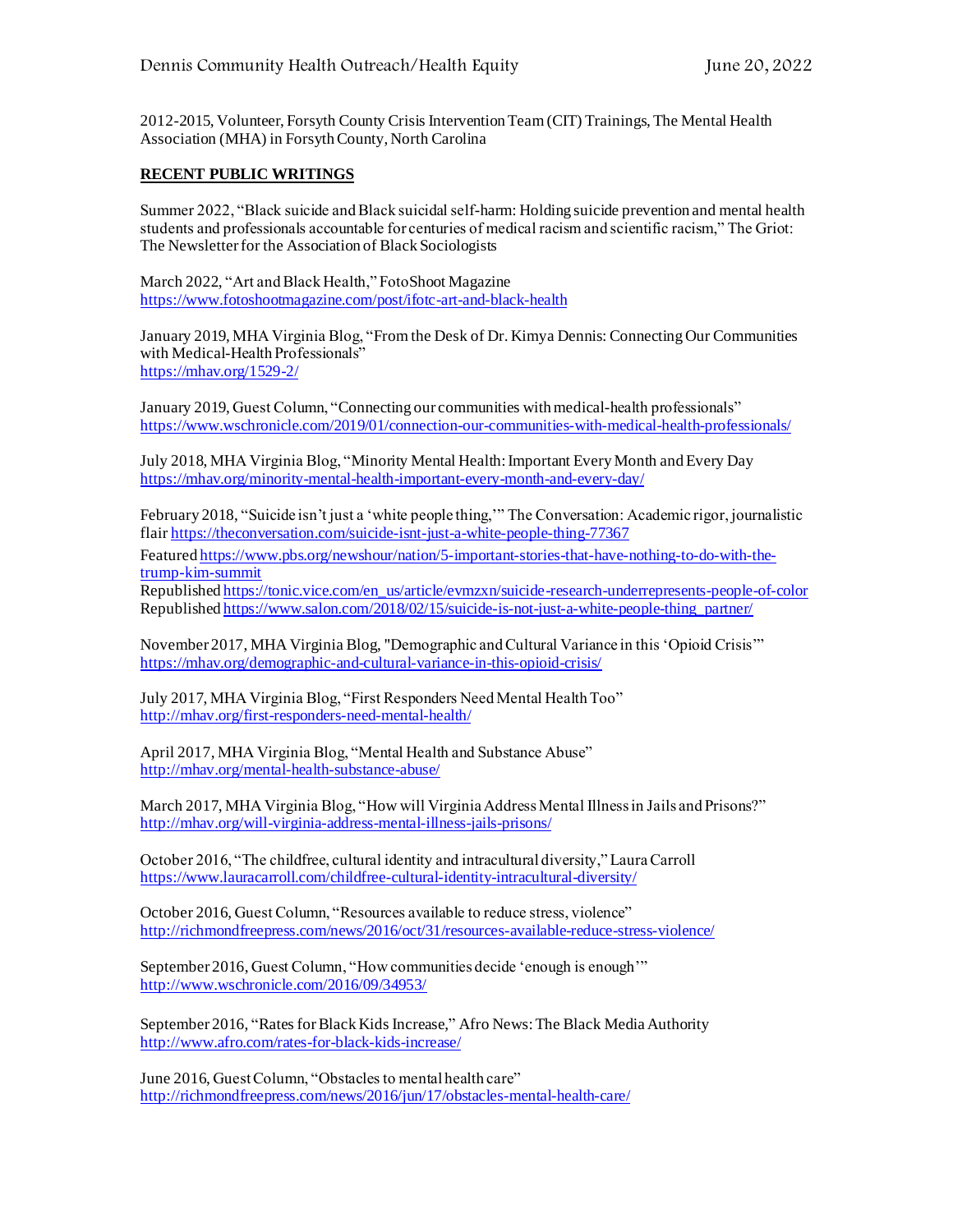June 2016, Guest Column, "Commentary: Devon Davis and mental health in our community" <http://www.wschronicle.com/2016/06/33671/>

June 2016, Guest Column, "Criminal InJustice: The Meaning of Juneteenth in the 21st Century" [http://criticalmassprogress.com/2016/06/22/criminal-injustice-the-meaning-of-juneteenth-in-the-21st](http://criticalmassprogress.com/2016/06/22/criminal-injustice-the-meaning-of-juneteenth-in-the-21st-century/)[century/](http://criticalmassprogress.com/2016/06/22/criminal-injustice-the-meaning-of-juneteenth-in-the-21st-century/)

April 2016, Guest Column, "Mental-health outreach, spiritual communities can work together" [http://www.journalnow.com/opinion/columnists/kimya-n-dennis-mental-health-outreach-spiritual](http://www.journalnow.com/opinion/columnists/kimya-n-dennis-mental-health-outreach-spiritual-communities-can-work/article_cf46ceb8-3b7b-501d-9d88-7fb947dd5cfa.html)[communities-can-work/article\\_cf46ceb8-3b7b-501d-9d88-7fb947dd5cfa.html](http://www.journalnow.com/opinion/columnists/kimya-n-dennis-mental-health-outreach-spiritual-communities-can-work/article_cf46ceb8-3b7b-501d-9d88-7fb947dd5cfa.html)

March 2016, Guest Column, "Self-Harm and Suicide among Blacks: Redefining and Re-Categorizing Behaviors[" http://criticalmassprogress.com/2016/03/16/criminal-injustice-self-harm-and-suicide-among](http://criticalmassprogress.com/2016/03/16/criminal-injustice-self-harm-and-suicide-among-blacks-redefining-and-re-categorizing-behaviors/)[blacks-redefining-and-re-categorizing-behaviors/](http://criticalmassprogress.com/2016/03/16/criminal-injustice-self-harm-and-suicide-among-blacks-redefining-and-re-categorizing-behaviors/)

March 2016, Guest Column, "The larger implications of the death of Darryl Hunt" [http://www.journalnow.com/opinion/columnists/kimya-n-dennis-the-larger-implications-of-the-death](http://www.journalnow.com/opinion/columnists/kimya-n-dennis-the-larger-implications-of-the-death-of/article_cc1188c3-1937-50cd-bc02-b52fe5adf156.html?mode=story)[of/article\\_cc1188c3-1937-50cd-bc02-b52fe5adf156.html?mode=story](http://www.journalnow.com/opinion/columnists/kimya-n-dennis-the-larger-implications-of-the-death-of/article_cc1188c3-1937-50cd-bc02-b52fe5adf156.html?mode=story)

September 2015, Guest Column, Basic Facts: "The Complexities of Black Youth Suicide" <https://www.scholarsstrategynetwork.org/content/complexities-black-youth-suicide> Republishe[d http://blackdoctor.org/486961/the-complexities-of-black-youth-suicide/](http://blackdoctor.org/486961/the-complexities-of-black-youth-suicide/) Republishe[d http://milwaukeeblack.us/2016/04/21/the-complexities-of-black-youth-suicide/](http://milwaukeeblack.us/2016/04/21/the-complexities-of-black-youth-suicide/)

March 2015, Guest Column, Basic Facts: "Debunking Myths about Mental Illness among Blacks" <http://www.scholarsstrategynetwork.org/content/debunking-myths-about-mental-illness-among-blacks>

# **RECENT MEDIA INTERVIEWS AND FEATURES**

April 2022, "Check out Dr. Kimya Nuru Dennis story," VoyageBaltimore <https://voyagebaltimore.com/interview/check-out-dr-kimya-nuru-denniss-story/>

January 2022, featured in "In 'My So-Called Selfish Life,' Therese Shechter Tackles What It Means to Be Child-Free," Ms. Magazine

<https://msmagazine.com/2022/01/25/child-free-my-so-called-selfish-life-therese-shechter/>

September 2019, "One size doesn't fit all: The alarming rates of suicide in the Black community," RTV6 Indianapolis

[https://www.theindychannel.com/lifestyle/health/one-size-doesnt-fit-all-the-alarming-rates-of-suicide-in](https://www.theindychannel.com/lifestyle/health/one-size-doesnt-fit-all-the-alarming-rates-of-suicide-in-the-black-community)[the-black-community](https://www.theindychannel.com/lifestyle/health/one-size-doesnt-fit-all-the-alarming-rates-of-suicide-in-the-black-community)

[https://www.wrtv.com/lifestyle/health/one-size-doesnt-fit-all-the-alarming-rates-of-suicide-in-the-black](https://www.wrtv.com/lifestyle/health/one-size-doesnt-fit-all-the-alarming-rates-of-suicide-in-the-black-community)[community](https://www.wrtv.com/lifestyle/health/one-size-doesnt-fit-all-the-alarming-rates-of-suicide-in-the-black-community)

August 2019, "Seventeen homicides and a rash of shootings have occurred in the city this year," Winston Salem Journal

[https://www.journalnow.com/news/crime/homicides-and-a-rash-of-shootings-have-occurred-in](https://www.journalnow.com/news/crime/homicides-and-a-rash-of-shootings-have-occurred-in-the/article_aedf44af-85d4-59f0-a0b6-7891363547e0.html)[the/article\\_aedf44af-85d4-59f0-a0b6-7891363547e0.html](https://www.journalnow.com/news/crime/homicides-and-a-rash-of-shootings-have-occurred-in-the/article_aedf44af-85d4-59f0-a0b6-7891363547e0.html)

October 2018, "It doesn't have to make sense to other people: An interview with African Diaspora Childfree Sociologist, Dr. Kimya N. Dennis," Black Youth Project [http://blackyouthproject.com/it-doesnt-have-to-make-sense-to-other-people-an-interview-with-african](http://blackyouthproject.com/it-doesnt-have-to-make-sense-to-other-people-an-interview-with-african-diaspora-childfree-sociologist-dr-kimya-n-dennis/)[diaspora-childfree-sociologist-dr-kimya-n-dennis/](http://blackyouthproject.com/it-doesnt-have-to-make-sense-to-other-people-an-interview-with-african-diaspora-childfree-sociologist-dr-kimya-n-dennis/)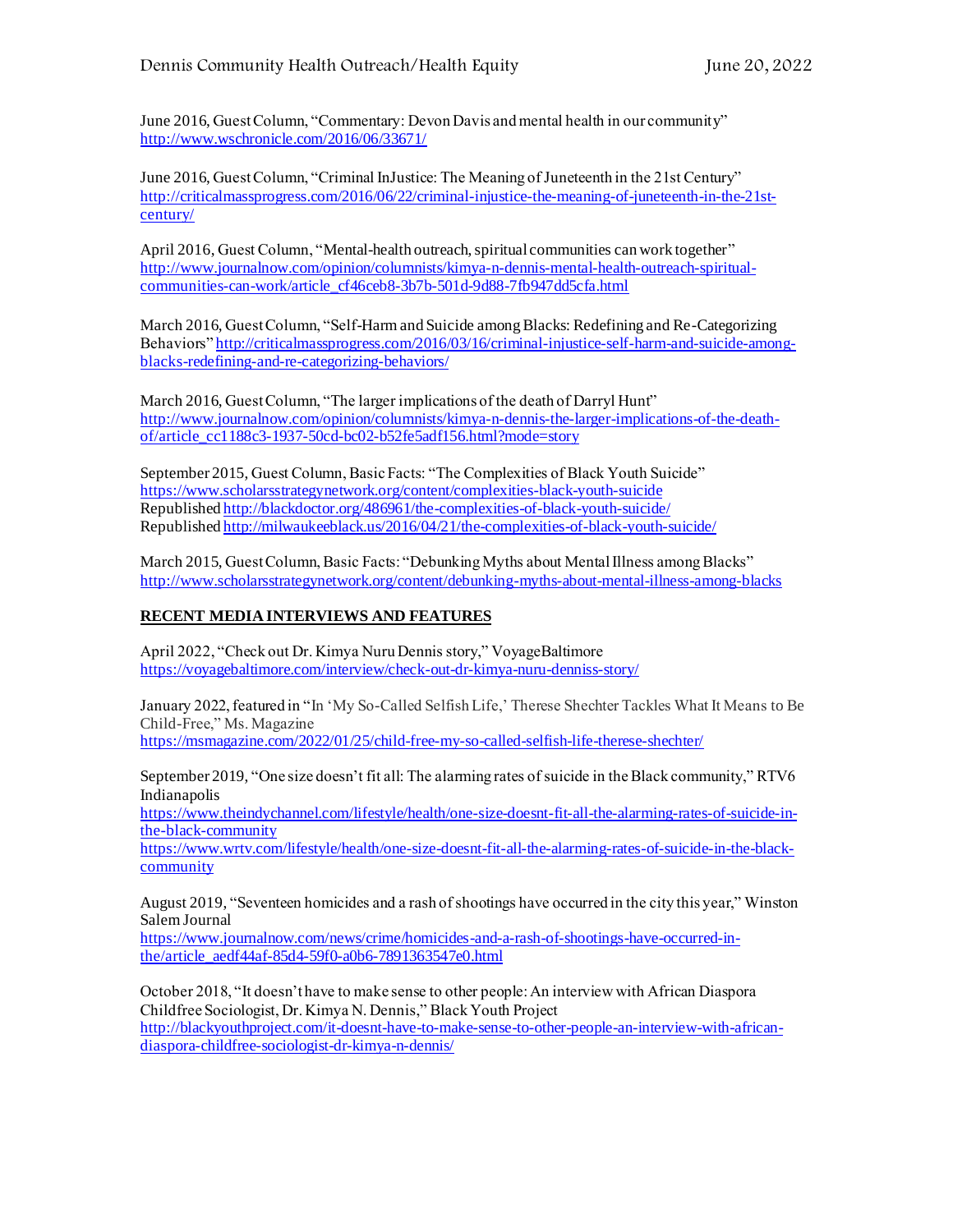August 2018, "USA leads world in gun-related suicides, study says," USA Today [https://www.usatoday.com/story/news/2018/08/28/new-study-shows-u-s-leads-world-gun](https://www.usatoday.com/story/news/2018/08/28/new-study-shows-u-s-leads-world-gun-suicides/1128184002/)[suicides/1128184002/](https://www.usatoday.com/story/news/2018/08/28/new-study-shows-u-s-leads-world-gun-suicides/1128184002/)

April 2018, "Benefits of yoga at Triad Cultural Arts," Winston-Salem Chronicle <https://wschronicle.com/benefits-yoga-triad-cultural-arts/>

April 2017, "Interdisciplinary work in suicide, self-harm and mental health," Ourselves Black [https://ourselvesblack.com/journal/2017/4/29/ourselves-black-professional-spotlight-and-dialogue-dr](https://ourselvesblack.com/journal/2017/4/29/ourselves-black-professional-spotlight-and-dialogue-dr-kimya-dennis)[kimya-dennis](https://ourselvesblack.com/journal/2017/4/29/ourselves-black-professional-spotlight-and-dialogue-dr-kimya-dennis)

March 2017, "Why a 15-year-old Girl's Death Should Raise Alarm Bells among Black Parents," The Reporters <http://www.thereporters.org/article/african-american-suicide/#more-1318>

June 2016, "Professor Kimya Dennis on Year 2 of Her Course, The Childfree," Laura Carroll <https://www.lauracarroll.com/kimya-dennis-year-2-the-childfree-course/>

March 2016, "Professor Kimya Dennis on her College Course, The Childfree" <http://www.lauracarroll.com/professor-kimya-dennis-college-course/>

February 2016, "Why Are So Many Black Kids Dying from Suicide?" Think Progress <http://thinkprogress.org/health/2016/02/22/3750881/black-youth-suicide/>

December 2015, "The Mental Cost of Violence," Capital Community News <http://www.capitalcommunitynews.com/content/mental-cost-violence-0>

November 2015, "Cultural Variations in Healing: Mental Health Outreach," Huffington Post [http://www.huffingtonpost.com/minaa-b/cultural-variations-in-he\\_b\\_8478822.html](http://www.huffingtonpost.com/minaa-b/cultural-variations-in-he_b_8478822.html)

February 2015, "The Baby Matrix in College Coursework: Interview with Kimya Dennis, Ph.D. Part II," <http://lauracarroll.com/kimya-dennis-part-ii/>

October 2014, "The Baby Matrix in College Coursework: An Interview with Kimya N. Dennis, Ph.D." <http://lauracarroll.com/baby-matrix-college/>

December 2013, "Q&A with Kimya N. Dennis on her Childfree Research" <http://lauracarroll.com/qa-with-kimya-dennis-on-her-childfree-research/>

## **RECENT AUDIO AND VISUAL RECORDINGS**

May 2022, "The Unique Challenges of Being Black and Childfree," The Overpopulation Podcast, Population Balance <https://www.populationbalance.org/episode-75-the-unique-challenges-of-being-black-and-childfree>

May 2022, "Talking Power and Black Mental Health with Dr. Kimya Nuru Dennis," That One Podcast! [https://open.spotify.com/episode/5RoNufrlz1420ISBmlijUa?si=NMbdDeWiQ7OvydfyuLBFcA&utm\\_sour](https://open.spotify.com/episode/5RoNufrlz1420ISBmlijUa?si=NMbdDeWiQ7OvydfyuLBFcA&utm_source=copy-link&nd=1) [ce=copy-link&nd=1](https://open.spotify.com/episode/5RoNufrlz1420ISBmlijUa?si=NMbdDeWiQ7OvydfyuLBFcA&utm_source=copy-link&nd=1)

May 2022, "Filmmaker Conversations: Our Bodies…Our Choices," Therese Shechter My So-Called Selfish Life—World Digital Premiere <https://vimeo.com/707333716>

March 2022, "Where Typical Diversity, Inclusion, and Antiracism Trainings Fall Short?" Becoming Bridge Builders

<https://www.buzzsprout.com/1252394/9917924>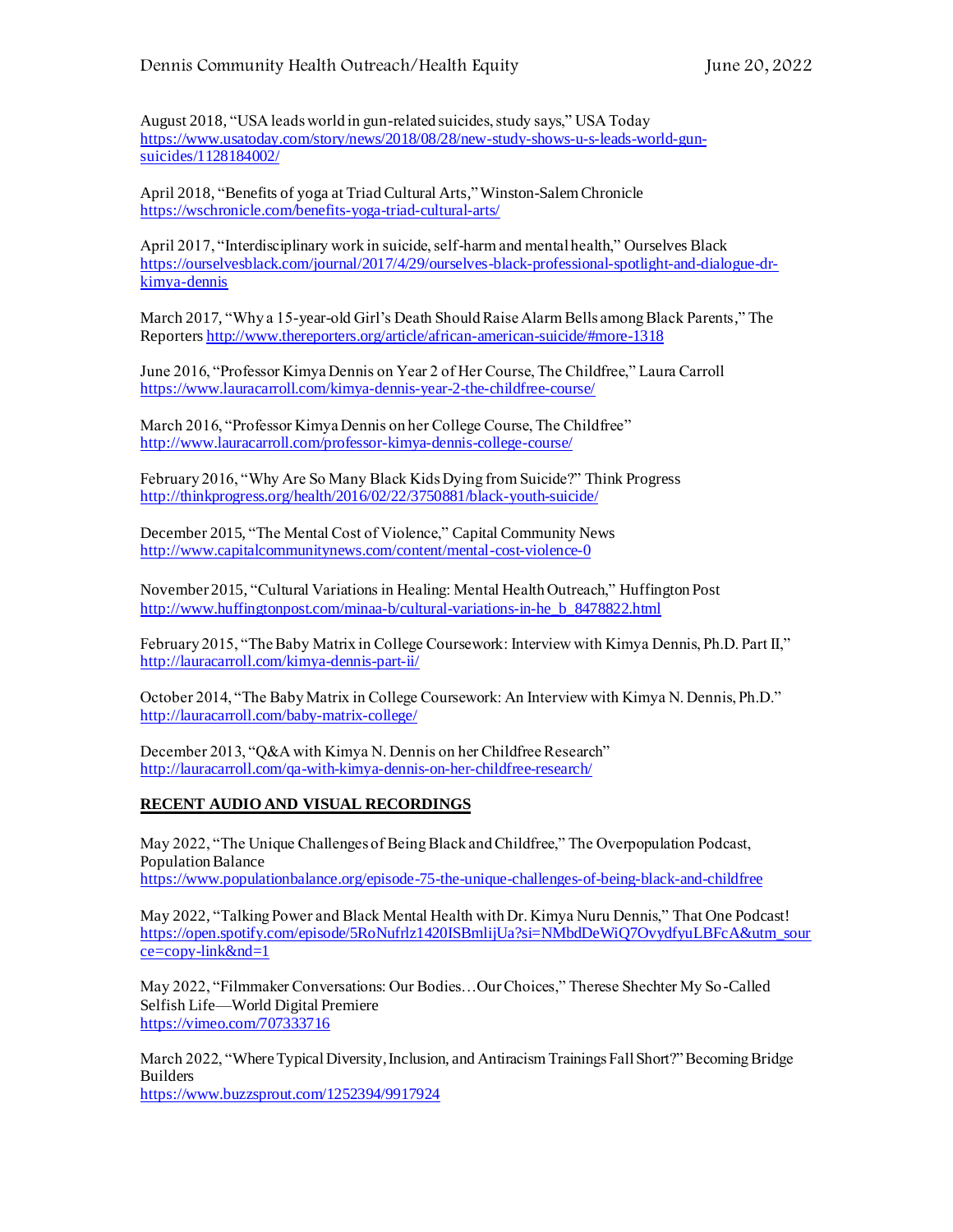February 2022, "The typical DEI and antiracism trainings aren't working: Here's what we need instead with Dr. Kimya Nuru Dennis," DissectED <https://rss.com/podcasts/eddissected/393269/> <https://podcasts.apple.com/us/podcast/dissected/id1573650842> <https://open.spotify.com/show/1YXp8dv7IkaB96DnamyoQL>

December 2021, "Tackling DEI By Going Beyond Ideas & Making Changes at Every Level with Dr. Kimya Nuru Dennis," Two Peas in a Podcast [https://podcasts.apple.com/us/podcast/episode-18-tackling-dei-by-going-beyond-ideas](https://podcasts.apple.com/us/podcast/episode-18-tackling-dei-by-going-beyond-ideas-making/id1581569417?i=1000545043640)[making/id1581569417?i=1000545043640](https://podcasts.apple.com/us/podcast/episode-18-tackling-dei-by-going-beyond-ideas-making/id1581569417?i=1000545043640)

December 2021, "Inner self and social changes," Minds Like Mine's Podcast <https://www.mindslikemines.com/podcast/episode/4cc341cc/ep-59-dr-kimya-nuru-dennis>

November 2021, "Suicide research, racism and what you can do," The Lean to the Left Podcast <https://www.notfakenews.biz/post/racism-what-you-can-do>

October 2021, "Race and Health Equity with Dr. Kimya Nuru Dennis," Brain Spaghetti Podcast Part 1: https://open.spotify.com/episode/3jLILCPjzZiyINvLZafBCE?si=f17309355aef4ad0&nd=1 Part 2:<https://open.spotify.com/episode/0LdYi91DQzOJn2PrdwP639?si=230ec7482fd74eaa&nd=1>

August 2021, "The lack of inclusion in today's society and its mental toll with 365 Diversity's Dr. Kimya Nuru Dennis," ihealthradio <https://rss.com/podcasts/theihealthchannelandihealthradiowithhurricaneh/254530/>

August 2021, "Discussing race and ethnic identities and race and ethnic relations," Gen Z with MacKenzie <https://mackenzieamyx.com/index.php/2021/08/02/interview-with-dr-kimya-nuru-dennis/>

August 2021, "Mental health within the Black Community," Honestly Helen Podcast [https://anchor.fm/helen-sustarich/episodes/Talking-Life-Honestly-Mental-Health-within-the-Black-](https://anchor.fm/helen-sustarich/episodes/Talking-Life-Honestly-Mental-Health-within-the-Black-Community-e14o9pj)[Community-e14o9pj](https://anchor.fm/helen-sustarich/episodes/Talking-Life-Honestly-Mental-Health-within-the-Black-Community-e14o9pj)

July 2021, "Black mental health and removing police" Hands Up Don't Shoot Part 1:<https://www.buzzsprout.com/1572730/8822793> Part 2:<https://www.hudspod.com/episodes/dr-kimya-part-2>

July 2021, "Black and Childfree, Featuring Dr. Kimya Nuru Dennis," The Simply King Podcast [https://podcasts.apple.com/us/podcast/black-and-childfree-ft-dr-kimya-nuru](https://podcasts.apple.com/us/podcast/black-and-childfree-ft-dr-kimya-nuru-dennis/id1046075885?i=1000528648591)[dennis/id1046075885?i=1000528648591](https://podcasts.apple.com/us/podcast/black-and-childfree-ft-dr-kimya-nuru-dennis/id1046075885?i=1000528648591)

June 2021, "Black mental health, racism, and white dominance," The Black Wall Street Today [https://podcasts.apple.com/us/podcast/okay-black-people-shut-up-now-dr-kimya-nuru-dennis-on](https://podcasts.apple.com/us/podcast/okay-black-people-shut-up-now-dr-kimya-nuru-dennis-on-bwst/id1477565940?i=1000527382832)[bwst/id1477565940?i=1000527382832](https://podcasts.apple.com/us/podcast/okay-black-people-shut-up-now-dr-kimya-nuru-dennis-on-bwst/id1477565940?i=1000527382832)

June 2021, "Mental health and suicide," The Squash Podcast <https://www.listennotes.com/podcasts/the-squash/mental-health-and-suicide-Mak3Z78jFLo/>

April 2021, "How childfree-by-choice is shaped by underserved and minoritized identities and experiences," Childfree Rallies, The Uprising Spark <https://www.youtube.com/watch?v=wTrCKdW2QRo>

October 2020, "This week in the conversation: The Breonna Taylor investigation is over. Now What?" 89.3 WFPL, Louisville, Kentucky NPR station <https://wfpl.org/this-week-in-conversation-the-breonna-taylor-investigation-is-over-now-what/>

June 2020, "Race and Childfreedom," Childfree Girl[s https://www.youtube.com/watch?v=4vIZidVL1R4](https://www.youtube.com/watch?v=4vIZidVL1R4)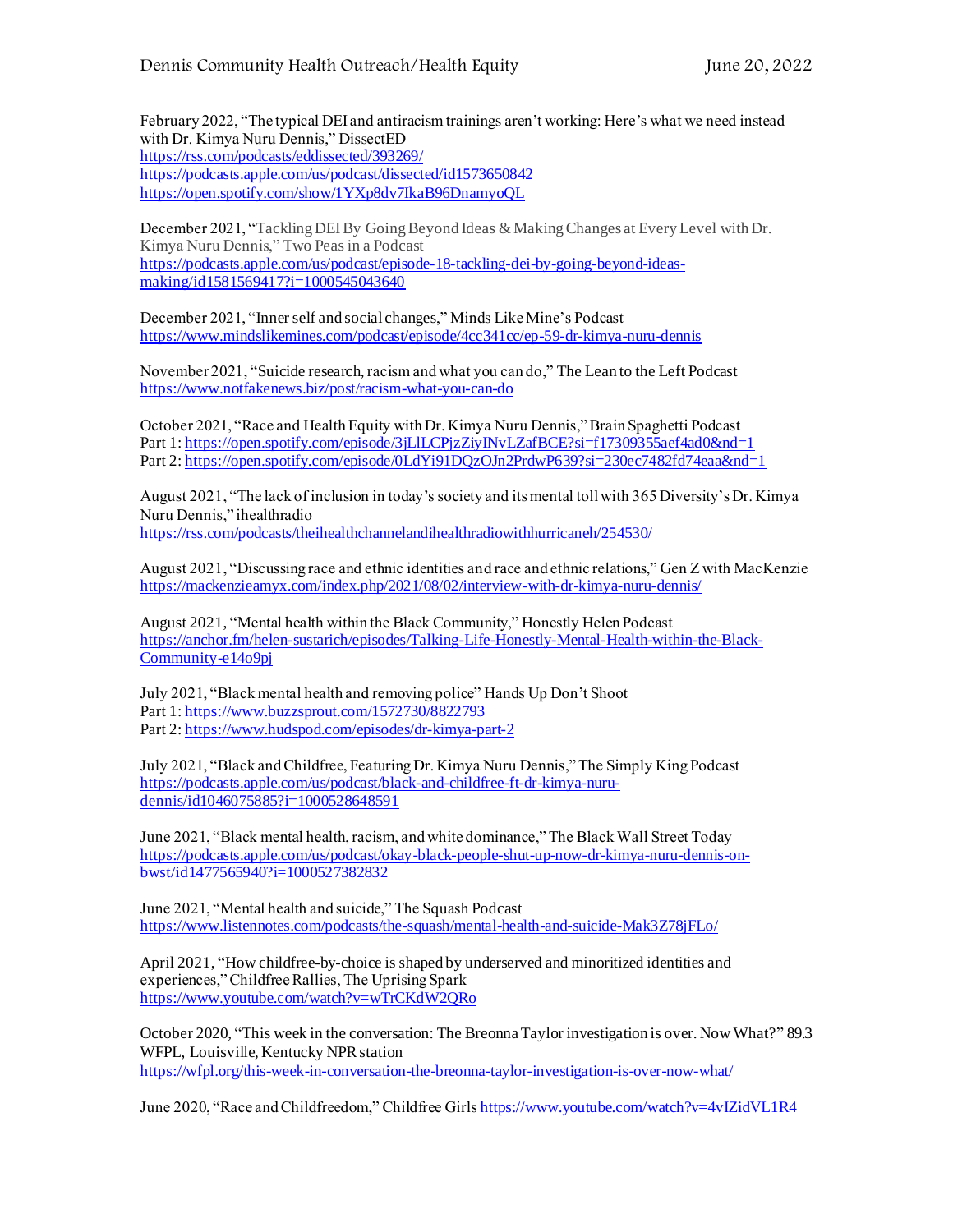September 2019, Suicide Prevention Social Media (SPSM): Suicide in Marginalized Communities <https://www.pscp.tv/w/1OwxWdybvwAKQ?t=57s>

2019, FB Live, American Association of Suicidology (AAS) <https://fb.watch/7MI-Cdihwq/>

2019, "Bullied" documentary about bullying and youth suicide, Dr. Thomas Keith <https://www.imdb.com/title/tt10597490/mediaviewer/rm671267329/>

2018, "The Cycle: Generational Curses," Dr. Terrence Graham, 5ft Productions <https://vimeo.com/ondemand/thecyclemovie>

August 2018, "Suicide and Black America," Scholars Strategy Network, No Jargon <https://scholars.org/podcast/suicide-and-black-america>

August 2018, "Shattering Mental Health Stereotypes," Susan Lambert, LCSW: In the Balance Podcast <http://liftingtheself.libsyn.com/shattering-mental-health-stereotypes-a-conversation-with-dr-kimya-n-dennis>

June 2018, "Unclassified Woman, The Childfree with Dr. Kimya N. Dennis," Michelle Marie McGrath <https://www.michellemariemcgrath.com/61-kimyadennis/>

May 2018, "Suicides across Cultures," The Matt Townsend Show, BYU Radio <http://www.byuradio.org/episode/b7c00a8d-1815-4454-b700-359b7afd4c0d?playhead=752&autoplay=true>

March 2018, "Mental Health and Minority Communities," All Sides with Ann Fisher, WOSU-NPR <http://radio.wosu.org/post/mental-health-and-minority-communities>

March 2018, "Seeing Suicide Through A Non-White Lens," Straight Fruit: 89.3 WFPL <http://wfpl.org/strange-fruit-seeing-suicide-through-a-non-white-lens/>

February 2018, "Demographic and Cultural Variance in Suicide and Mental Health,"All Sides with Ann Fisher, WOSU-NPR <http://radio.wosu.org/post/wellness-wednesday-exercise-science-and-suicide-demographics> <http://radio.wosu.org/programs/all-sides-ann-fisher#stream/0>

## **RECENT RESEARCH PUBLICATIONS**

Patrick Webb, Cynthia-Lee Williams, Kimya Nuru Dennis, Jason Chin. 2021. "Technological Advocacy and Crime Reporting in an HBCU Setting: Addressing the Prospect of Legal Cynicism in the Ebony Tower." Journal of Black Studies. 1-27.

Kimya N. Dennis. November 2018. "Black Male Suicide: Inward-Expressed Frustration and Aggression" of Part 5 "The Criminal and Social Justice" In Ransaw, Gause, and Majors (eds.) Handbook of Research on Black Males. Michigan: Michigan State University Press. [https://www.jstor.org/stable/10.14321/j.ctv4g1qgh?fbclid=IwAR1QGtQgbOuKKk6GCiDY0LLODPjBiir5](https://www.jstor.org/stable/10.14321/j.ctv4g1qgh?fbclid=IwAR1QGtQgbOuKKk6GCiDY0LLODPjBiir53b0LNc5IaLkfCiWFECDF9P8xb8Q) [3b0LNc5IaLkfCiWFECDF9P8xb8Q](https://www.jstor.org/stable/10.14321/j.ctv4g1qgh?fbclid=IwAR1QGtQgbOuKKk6GCiDY0LLODPjBiir53b0LNc5IaLkfCiWFECDF9P8xb8Q)

## **RECENT SPEAKER, TRAINER, PRESENTER, EVALUATOR**

2021—current, event organizer and presenter, Black health programs, IBA, BeMoreGreen W. North Avenue, Baltimore

2018, 2019, Black community, urban farming, Black health vendor table, Happily Natural Day, Richmond, Virginia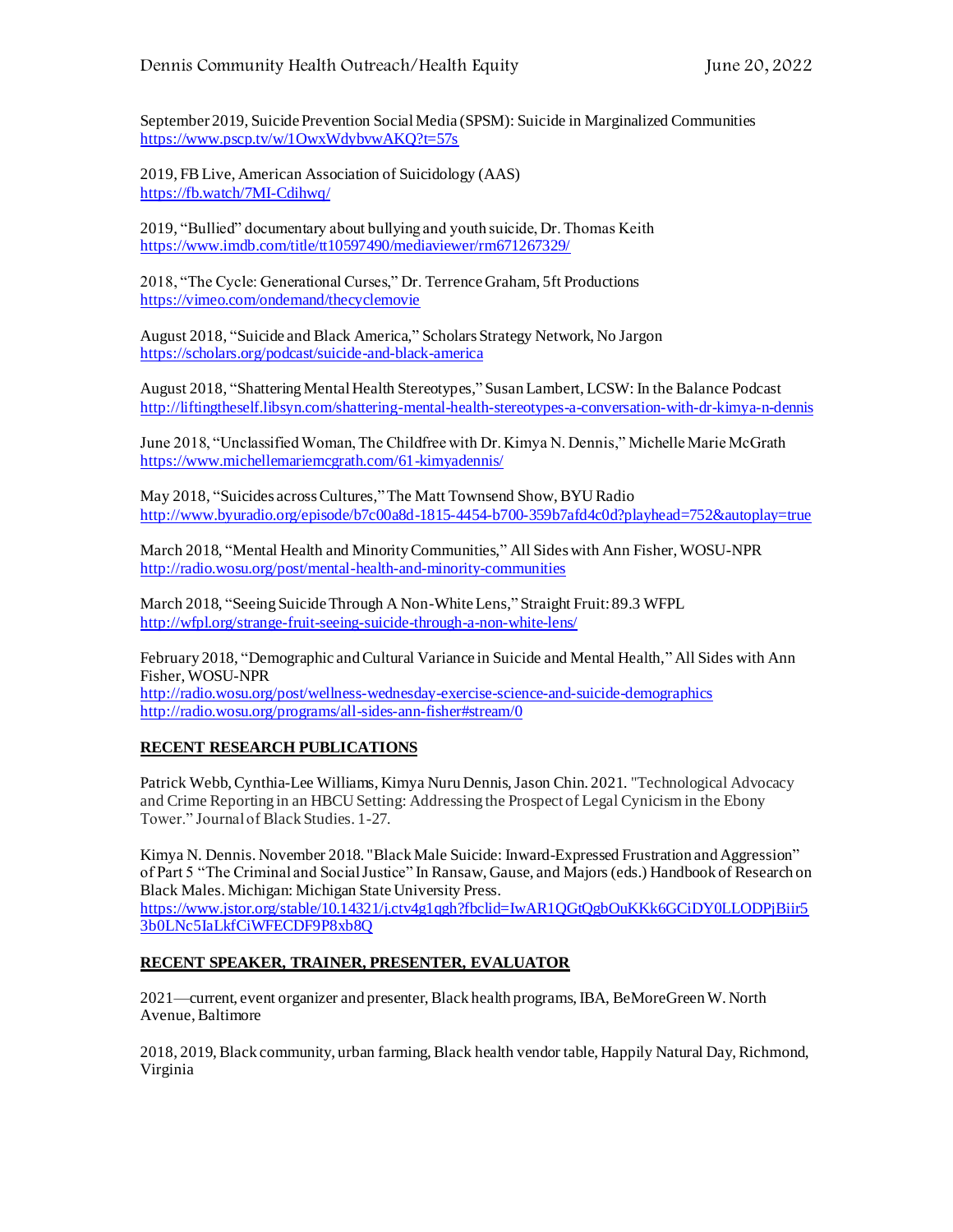October 2021, Co-Planner and Co-Presenter, "Lunchtime Discussion: Black Suicide and Black Life Stressors," a virtual session for Black communities and Black medical and health professionals hosted by Dr. Amy Pulliam and Dr. Kimya Nuru Dennis

October 2021, Presenter, "How Predominantly White and White-Controlled Local and National Suicide Prevention Organizations Must Go Beyond Surface-Level Racial Equity," Maryland 33rd Annual Suicide Prevention Conference

July 2021, Presenter, Epilepsy Health Disparities, Health Equity, and Cultural Competency, Epilepsy Foundation, AAP Community Health Workers ECHO

April 2021, Presenter, "Racial equity and epilepsy," National Public Health Week (NPHW), Epilepsy Foundation, AAP Community Health Workers ECH[O https://www.youtube.com/watch?v=3\\_A1ZcXbFPs](https://www.youtube.com/watch?v=3_A1ZcXbFPs)

March 2021, Trainer, "Redefining suicide and suicidal self-harm,"Race and Mental Health Training, Suicide Prevention Training, Maryland Department of Health.

December 2020, Trainer, Systemic racism in all aspects of medical-health system, Acadia Healthcare Maryland, Black Mental Health Alliance (BMHA), Baltimore, Maryland.

December 2020, Trainer, Diversity and inclusion. NAMI Metro Baltimore, Black Mental Health Alliance (BMHA), Baltimore, Maryland.

October 2020, Co-Facilitator and Co-consultant, Black Mental Health Alliance (BMHA), Baltimore, MD.

July 2020, Presenter, A conversation: health equity, healthcare systems and nextsteps to achieve progress, Novant Health.

July 2020, Trainer, What behavioral health professionals must do to support Blacks disproportionately targeted and harmed by police, Black Mental Health Alliance (BMHA).

June 2020, Training Creator and Trainer: 365 Diversity's We Need H.E.L.P.: Introduction and July 2020, trainer, 365 Diversity's We Need H.E.L.P.: Train the Trainer, Black Mental Health Alliance (BMHA).

April 2020, Presenter, Coronavirus (COVID-19) reiterates and proves what we already know, Public Allies: COVID-19 + Communities of Color, Baltimore Corps.

November 2019, Presenter and Chair, session "Perils and Promises of Mental Health and Health Services," presentation "Lack of Cultural Awareness and Inclusiveness in Health Services Contributes to Disproportionate Representation of African-Americans in Criminal Justice System," American Society of Criminology, San Francisco, CA.

May 2019, Keynote Lunch Presenter, Mental Health Seminar: User-Friendly Service, Winston-Salem Urban League, Continuing Education Credits provided by Northwest AHEC.

April 2019, Presenter, Redefining suicide and suicidal self-harm: Cultural consciousness to better reach communities and better teach-train health students and health professionals-practitioners. American Association of Suicidology Annual Conference, Denver, CO.

March 2019, Presenter, Does CIT Training Help African Americans with Mental Illness? Academy of Criminal Justice Sciences Annual Meeting, Baltimore, MD.

December 2018, Presenter, "Redefining mental health and behavioral outcomes: Cultural consciousness to better reach communities and better teach-train health students and health professionals-practitioners," sixhour training, South Central Church of Christ, Raleigh, NC.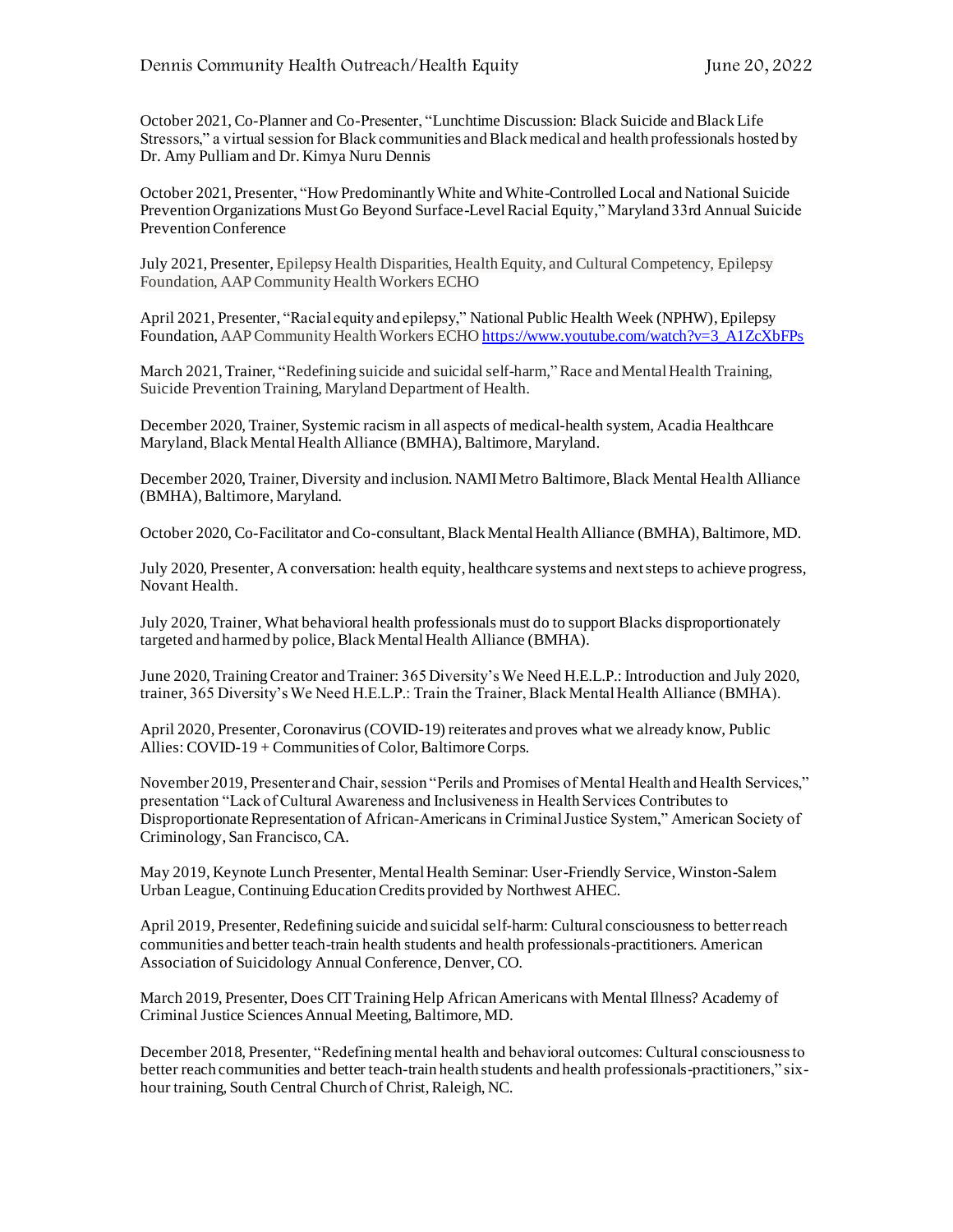November 2018, Panelist, Discussion of Law Enforcement and Community Engagement, "Black Super Hero Magic Mama," NC Black Repertory Company, UNC School of the Arts. [https://www.journalnow.com/relishnow/events/community-discussion-will-follow](https://www.journalnow.com/relishnow/events/community-discussion-will-follow-reading/article_dc410868-dfcf-11e8-8c8d-ff2a216948c6.html)[reading/article\\_dc410868-dfcf-11e8-8c8d-ff2a216948c6.html](https://www.journalnow.com/relishnow/events/community-discussion-will-follow-reading/article_dc410868-dfcf-11e8-8c8d-ff2a216948c6.html)

November 2018, Guest Lecturer, "Urban farming, food access, poverty, crime, and health outcomes," Green Infrastructure: The Functional Role of Plants in Urban Areas course, NCSU Department of Horticultural Sciences.

November 2018, Presenter, "Black men, mental health, and suicidal self-harm: Not 'criminals' and 'thugs'," American Society of Criminology Annual Meeting. Atlanta, GA.

September 2018, Presenter, "Throughout College and Careers: Teaching and Training about Demographic and Cultural Variance for Health Students, Health Professionals and Health Practitioners," 15th Annual Statewide Training Conference, Multiethnic Advocates for Cultural Competence, Inc. (MACC), Columbus, OH<http://www.maccinc.net/training-conference/>

September 2018, Panelist, "The Black Health Forum: Embracing Black Mental Wellness." North Carolina Chapter of National Association of Health Services Executives. UNC Chapel Hill.

September 2018, Presenter, Mental Health Breakout Session, "The state of mental health among African-Americans," State of Black Health National Conference. Atlanta, GA.

August 2018, Presenter, "Understanding Mental Health: Reach K-12 Children and Families," Guilford County Schools, Annual Conference of School Social Workers and School Counselors, Greensboro, NC.

July 2018, Presenter, "Personality or mental illness? Demographic and cultural variance in mental health," Guilford County Schools, Annual Conference of School Social Workers and School Counselors, Greensboro, NC.

July 2018, Presenter, "Mental health for mothers and daughters," Honorable Youth, SG Atkins Community Development Corporation, Winston-Salem, NC

July 2018, Presenter, "Community mental health," Summer Youth Employment Program, Winston-Salem Urban League.

June 2018, Presenter, "Crisis Intervention Team Training (CIT): Connecting Communities and Law Enforcement," Conference Banquet for Furniture City Chapter of North State Law Enforcement Officers Association.

May 2018, Co-Presenter and Co-Facilitator, "Providing services for children/families in homes with substance use," Break Out Session for State and Research University Partnerships in the Opioid Crisis, Association for Public Policy Analysis & Management, Duke University Sanford School of Public Policy.

April 2018, Presenter, "Mental health and gender identity," Intersectional Feminist Exploration Day, UNC Charlotte.

March 2018, Co-Presenter, "'You Feel Me?' Social-Emotional Intelligence and Mental Health among Men of Color," North Carolina Community College System, Minority Male Mentoring Conference, Bridging the Gap: Innovative Approaches to Minority Male Success, Durham, NC.

March 2018, Co-Presenter, "Suicide as the Ultimate Social Risk: Mental health and cultural correlates and how this impacts the juvenile justice population," North Carolina Juvenile Services Association Conference, Carolina Beach, NC.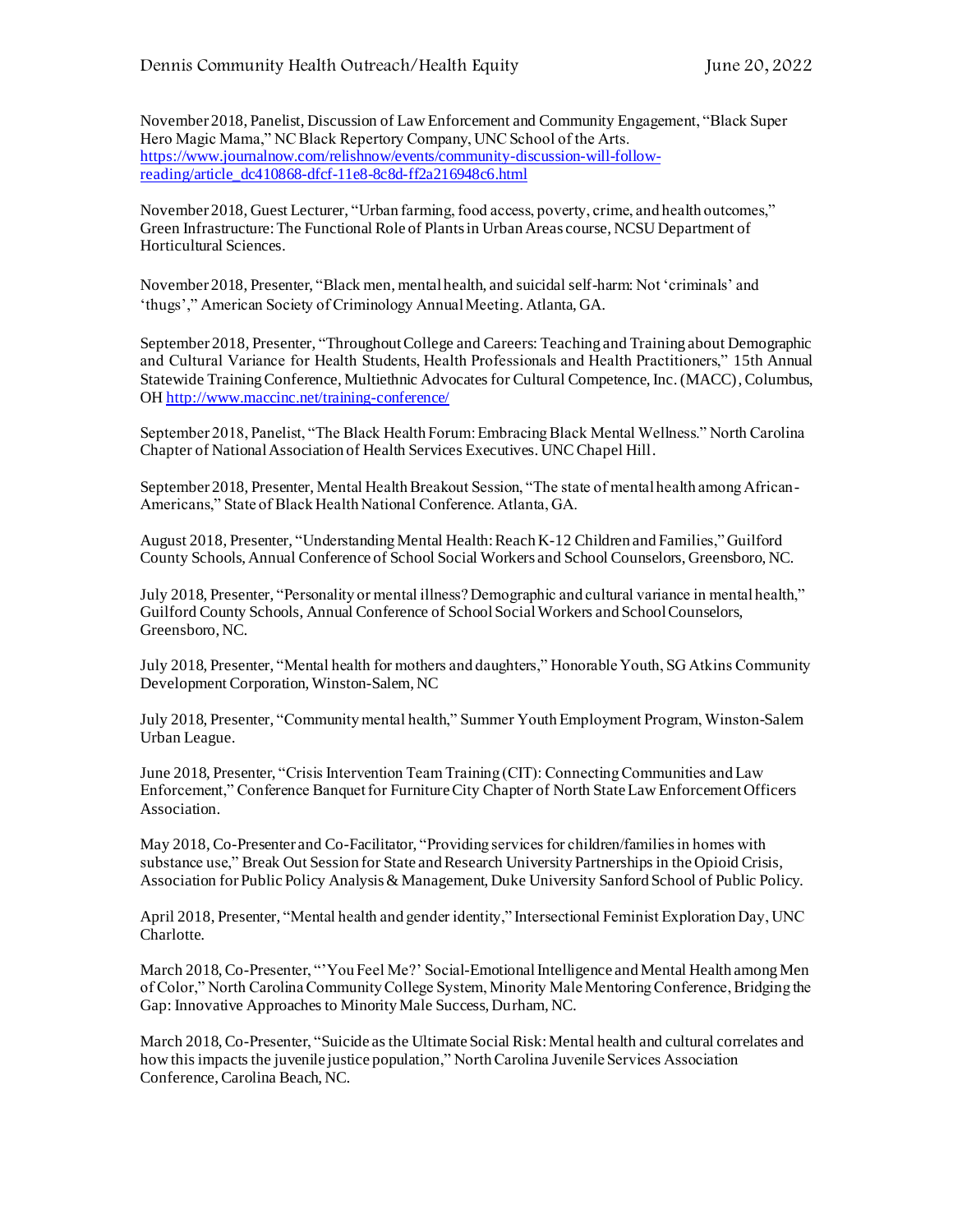February 2018, Presenter, Roundtable, "Developing and Strengthening Researcher-Practitioner Partnerships," Academy of Criminal Justice Sciences Annual Meeting, New Orleans, LA.

February 2018, Presenter, Open Seminar, "Black 'Boys II Men': Masculinity shapes, and is shaped by, mental health and suicidal self-harm," Academy of Criminal Justice Sciences Annual Meeting, New Orleans, Louisiana.

November 2017, Presenter, Policy Panel: Transitions in Public Policy for Mental Health, American Society of Criminology Annual Meeting, Philadelphia, PA.

November 2017, Session Chair and Presenter, "'Violent Criminals' or Suicidal: Re-conceptualizing Suicide and Suicidal Self-harm," American Society of Criminology Annual Meeting, Philadelphia, PA.

September 2017, Presenter, "African Diaspora Life Stressors Contribute to Mental Health and Suicide," Black Mental Health Symposium, UNC-Charlotte.

March 2017, Presenter, Open Seminar, "Ways to Reduce the Mental-Illness-to-Incarceration Pipeline", Academy of Criminal Justice Sciences Annual Meeting, Kansas City, MO.

September 2016, Presenter, "Expanding Perspectives of Black Suicide and Black Suicidal Self-Harm." Cleveland Urban Minority Alcoholism Drug Abuse Outreach Project (UMADAOP), Cleveland, OH.

September 2016, Presenter, "Ways to Reach 'Our People' for Mental Health Outreach." Cleveland Urban Minority Alcoholism Drug Abuse Outreach Project (UMADAOP), Cleveland, OH.

March 29-April 2, 2016, Presenter, Roundtable, "Black Suicide and Self-Harm", Academy of Criminal Justice Sciences Annual Meeting, Denver, CO.

February 2016, Presenter, "Mental Health Outreach and Cultural Correlates." North Carolina Sociological Association Annual Meeting. Winston-Salem, NC.

November 2015, Thematic Panel Discussant, "Socio-Historical Explanations for Race and Perceptions of Criminality," American Society of Criminology Annual Meeting. Washington, DC.

March 2015, Presenter, Roundtable, "Felon Disenfranchisement and Tension between Black Men and Law Enforcement: Illustrations of Disconnect between Criminal Justice Research, Policy, and Practice", Academy of Criminal Justice Sciences Annual Meeting, Orlando, FL.

December 2014, Presenter, "CIT Training: Law Enforcement Practices and Mental Health Consumers." Presenters: Kimya Nuru Dennis, Andy Hagler (MHA Forsyth), and Louise Whealton (NAMI NW Piedmont), NC CIT Committee, Raleigh, NC.

February 2014, Presenter, "CIT Training: Police Practices and Mental Health Consumers," Academy of Criminal Justice Sciences Annual Meeting Philadelphia, Pennsylvania.

January 2014, Trainer, Stokes County Continuing Legal Education (CLE) Six-Hour Seminar: "Proposed Transfer of 16-18 Years Old Offenders to Adult Courts in NC" and "Juvenile Recidivism and Rehabilitation," Pilot Mountain, NC.

November 2013, Presenter, Roundtable, "Second Phase of a Preliminary Analysis of Forsyth County Crisis Intervention Team (CIT) Training," American Society of Criminology Annual Meeting, Atlanta, GA.

October 2013, Presenter, "A Preliminary Analysis of Forsyth County CIT Training," Presenters: Kimya Nuru Dennis, Andy Hagler (MHA Forsyth), Louise Whealton (NAMI NW Piedmont), NAMI NC Conference, Raleigh, North Carolina.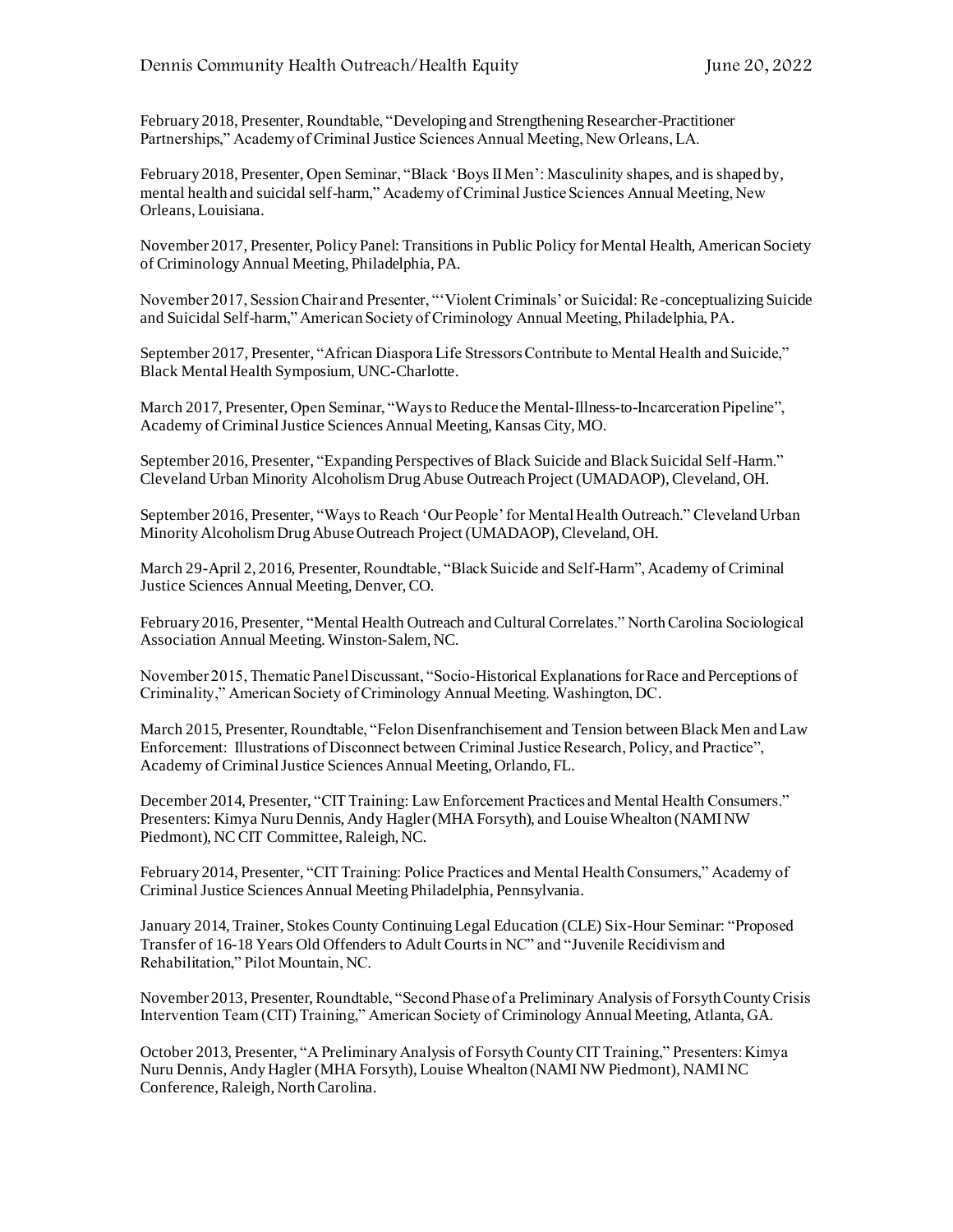March 2013, Co-Presenter, "A Preliminary Analysis of Forsyth County Crisis Intervention Team (CIT) Training," Academy of Criminal Justice Sciences Annual Meeting, Dallas, Texas, March 2013

### **ACADEMIC EXPERIENCE**

Dr. Dennis has years as academic faculty and staff and non-profit organization staff. The focusis on equitybased program creation, program evaluation, curriculum development, curriculum evaluation, library updates, and teacher hiring and teacher evaluating. Equity-based school improvements are needed despite often not required and not considered for school accreditation, school funding, and school rankings.

| <b>Adjunct Associate Professor</b> | Wake Forest University School of Medicine<br>The Roots of Health Inequity<br>Summer 2019                           |
|------------------------------------|--------------------------------------------------------------------------------------------------------------------|
| Department Chair                   | Department of Sociology and Criminal Studies<br>Salem College<br>2018-2019                                         |
| <b>Tenured Associate Professor</b> | Department of Sociology and Criminal Studies<br>Salem College<br>Fall 2017-Spring 2019                             |
| Creator and Coordinator            | Criminal Studies Program<br>Department of Sociology and Criminal Studies<br>Salem College<br>Fall 2011-Spring 2019 |
| <b>Assistant Professor</b>         | Department of Sociology and Criminal Studies<br>Salem College<br>Fall 2010-Spring 2017                             |
| Academic Tutor                     | <b>Student Athletes Services</b><br>Wake Forest University<br>Fall 2012-Fall 2018                                  |
| <b>Adjunct Faculty</b>             | Department of Sociology and Social Work<br>Meredith College<br>Fall 2009                                           |
| Visiting Instructor                | Department of Sociology and Anthropology<br>North Carolina State University<br>Spring 2006-Spring 2009/Spring 2010 |
| <b>Teaching Assistant</b>          | Department of Sociology and Anthropology<br>North Carolina State University<br>Fall 2003-Fall 2005                 |

#### RELEVANT COURSES CREATED AND TAUGHT

The Childfree Mental health: Cultural competence and community outreach Independent Study: Applied Qualitative Research

### RELEVANT COURSES TAUGHT

Medical Sociology/Sociology of Medicine